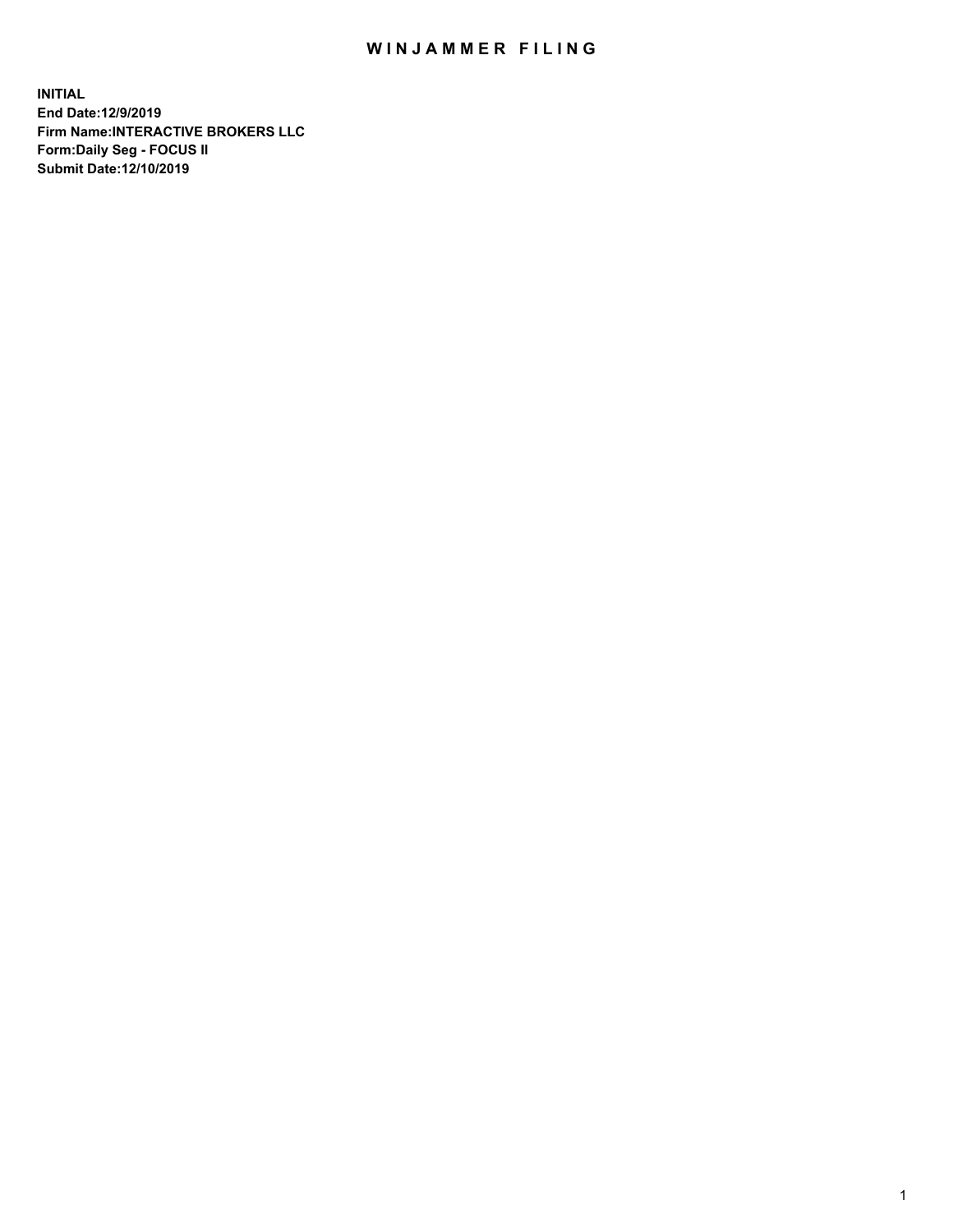**INITIAL End Date:12/9/2019 Firm Name:INTERACTIVE BROKERS LLC Form:Daily Seg - FOCUS II Submit Date:12/10/2019 Daily Segregation - Cover Page**

| Name of Company                                                                                                                                                                                                                                                                                                                | <b>INTERACTIVE BROKERS LLC</b>                                              |
|--------------------------------------------------------------------------------------------------------------------------------------------------------------------------------------------------------------------------------------------------------------------------------------------------------------------------------|-----------------------------------------------------------------------------|
| <b>Contact Name</b>                                                                                                                                                                                                                                                                                                            | James Menicucci                                                             |
| <b>Contact Phone Number</b>                                                                                                                                                                                                                                                                                                    | 203-618-8085                                                                |
| <b>Contact Email Address</b>                                                                                                                                                                                                                                                                                                   | jmenicucci@interactivebrokers.c<br>om                                       |
| FCM's Customer Segregated Funds Residual Interest Target (choose one):<br>a. Minimum dollar amount: ; or<br>b. Minimum percentage of customer segregated funds required:% ; or<br>c. Dollar amount range between: and; or<br>d. Percentage range of customer segregated funds required between:% and%.                         | <u>0</u><br>$\overline{\mathbf{0}}$<br>155,000,000 245,000,000<br><u>00</u> |
| FCM's Customer Secured Amount Funds Residual Interest Target (choose one):<br>a. Minimum dollar amount: ; or<br>b. Minimum percentage of customer secured funds required:%; or<br>c. Dollar amount range between: and; or<br>d. Percentage range of customer secured funds required between:% and%.                            | $\frac{0}{0}$<br>80,000,000 120,000,000<br><u>00</u>                        |
| FCM's Cleared Swaps Customer Collateral Residual Interest Target (choose one):<br>a. Minimum dollar amount: ; or<br>b. Minimum percentage of cleared swaps customer collateral required:% ; or<br>c. Dollar amount range between: and; or<br>d. Percentage range of cleared swaps customer collateral required between:% and%. | $\frac{0}{0}$<br>$\underline{0}$ $\underline{0}$<br>0 <sub>0</sub>          |

Attach supporting documents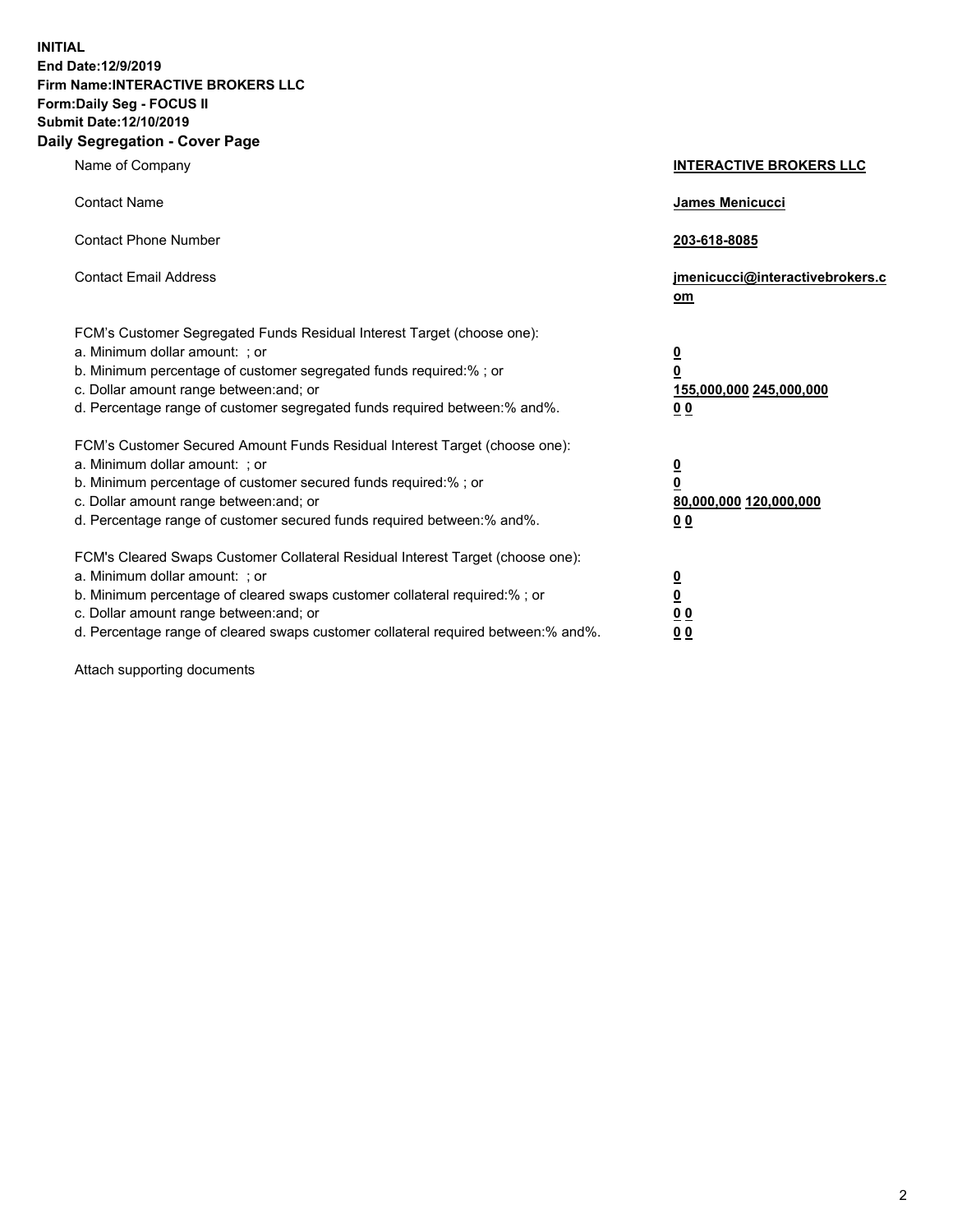## **INITIAL End Date:12/9/2019 Firm Name:INTERACTIVE BROKERS LLC Form:Daily Seg - FOCUS II Submit Date:12/10/2019 Daily Segregation - Secured Amounts**

|     | Daily Segregation - Secured Amounts                                                         |                                   |
|-----|---------------------------------------------------------------------------------------------|-----------------------------------|
|     | Foreign Futures and Foreign Options Secured Amounts                                         |                                   |
|     | Amount required to be set aside pursuant to law, rule or regulation of a foreign            | $0$ [7305]                        |
|     | government or a rule of a self-regulatory organization authorized thereunder                |                                   |
| 1.  | Net ledger balance - Foreign Futures and Foreign Option Trading - All Customers             |                                   |
|     | A. Cash                                                                                     | 507,471,219 [7315]                |
|     | B. Securities (at market)                                                                   | $0$ [7317]                        |
| 2.  | Net unrealized profit (loss) in open futures contracts traded on a foreign board of trade   | 267,321 [7325]                    |
| 3.  | Exchange traded options                                                                     |                                   |
|     | a. Market value of open option contracts purchased on a foreign board of trade              | 192,130 [7335]                    |
|     | b. Market value of open contracts granted (sold) on a foreign board of trade                | -269,111 [7337]                   |
| 4.  | Net equity (deficit) (add lines 1.2. and 3.)                                                | 507,661,559 [7345]                |
| 5.  | Account liquidating to a deficit and account with a debit balances - gross amount           | 2,817 [7351]                      |
|     | Less: amount offset by customer owned securities                                            | 0 [7352] 2,817 [7354]             |
| 6.  | Amount required to be set aside as the secured amount - Net Liquidating Equity              | 507,664,376 [7355]                |
|     | Method (add lines 4 and 5)                                                                  |                                   |
| 7.  | Greater of amount required to be set aside pursuant to foreign jurisdiction (above) or line | 507,664,376 [7360]                |
|     | 6.                                                                                          |                                   |
|     | FUNDS DEPOSITED IN SEPARATE REGULATION 30.7 ACCOUNTS                                        |                                   |
| 1.  | Cash in banks                                                                               |                                   |
|     | A. Banks located in the United States                                                       | 51,244,147 [7500]                 |
|     | B. Other banks qualified under Regulation 30.7                                              | 0 [7520] 51,244,147 [7530]        |
| 2.  | Securities                                                                                  |                                   |
|     | A. In safekeeping with banks located in the United States                                   | 493,371,562 [7540]                |
|     | B. In safekeeping with other banks qualified under Regulation 30.7                          | 0 [7560] 493,371,562 [7570]       |
| 3.  | Equities with registered futures commission merchants                                       |                                   |
|     | A. Cash                                                                                     | $0$ [7580]                        |
|     | <b>B.</b> Securities                                                                        | $0$ [7590]                        |
|     | C. Unrealized gain (loss) on open futures contracts                                         | $0$ [7600]                        |
|     | D. Value of long option contracts                                                           | $0$ [7610]                        |
|     | E. Value of short option contracts                                                          |                                   |
| 4.  | Amounts held by clearing organizations of foreign boards of trade                           | 0 [7615] 0 [7620]                 |
|     | A. Cash                                                                                     |                                   |
|     | <b>B.</b> Securities                                                                        | $0$ [7640]                        |
|     |                                                                                             | $0$ [7650]                        |
|     | C. Amount due to (from) clearing organization - daily variation                             | $0$ [7660]                        |
|     | D. Value of long option contracts                                                           | $0$ [7670]                        |
|     | E. Value of short option contracts                                                          | 0 [7675] 0 [7680]                 |
| 5.  | Amounts held by members of foreign boards of trade                                          |                                   |
|     | A. Cash                                                                                     | 92,558,171 [7700]                 |
|     | <b>B.</b> Securities                                                                        | $0$ [7710]                        |
|     | C. Unrealized gain (loss) on open futures contracts                                         | $-2,153,955$ [7720]               |
|     | D. Value of long option contracts                                                           | 192,130 [7730]                    |
|     | E. Value of short option contracts                                                          | -269,111 [7735] 90,327,235 [7740] |
| 6.  | Amounts with other depositories designated by a foreign board of trade                      | $0$ [7760]                        |
| 7.  | Segregated funds on hand                                                                    | $0$ [7765]                        |
| 8.  | Total funds in separate section 30.7 accounts                                               | 634,942,944 [7770]                |
| 9.  | Excess (deficiency) Set Aside for Secured Amount (subtract line 7 Secured Statement         | 127,278,568 [7380]                |
|     | Page 1 from Line 8)                                                                         |                                   |
| 10. | Management Target Amount for Excess funds in separate section 30.7 accounts                 | 80,000,000 [7780]                 |
| 11. | Excess (deficiency) funds in separate 30.7 accounts over (under) Management Target          | 47,278,568 [7785]                 |
|     |                                                                                             |                                   |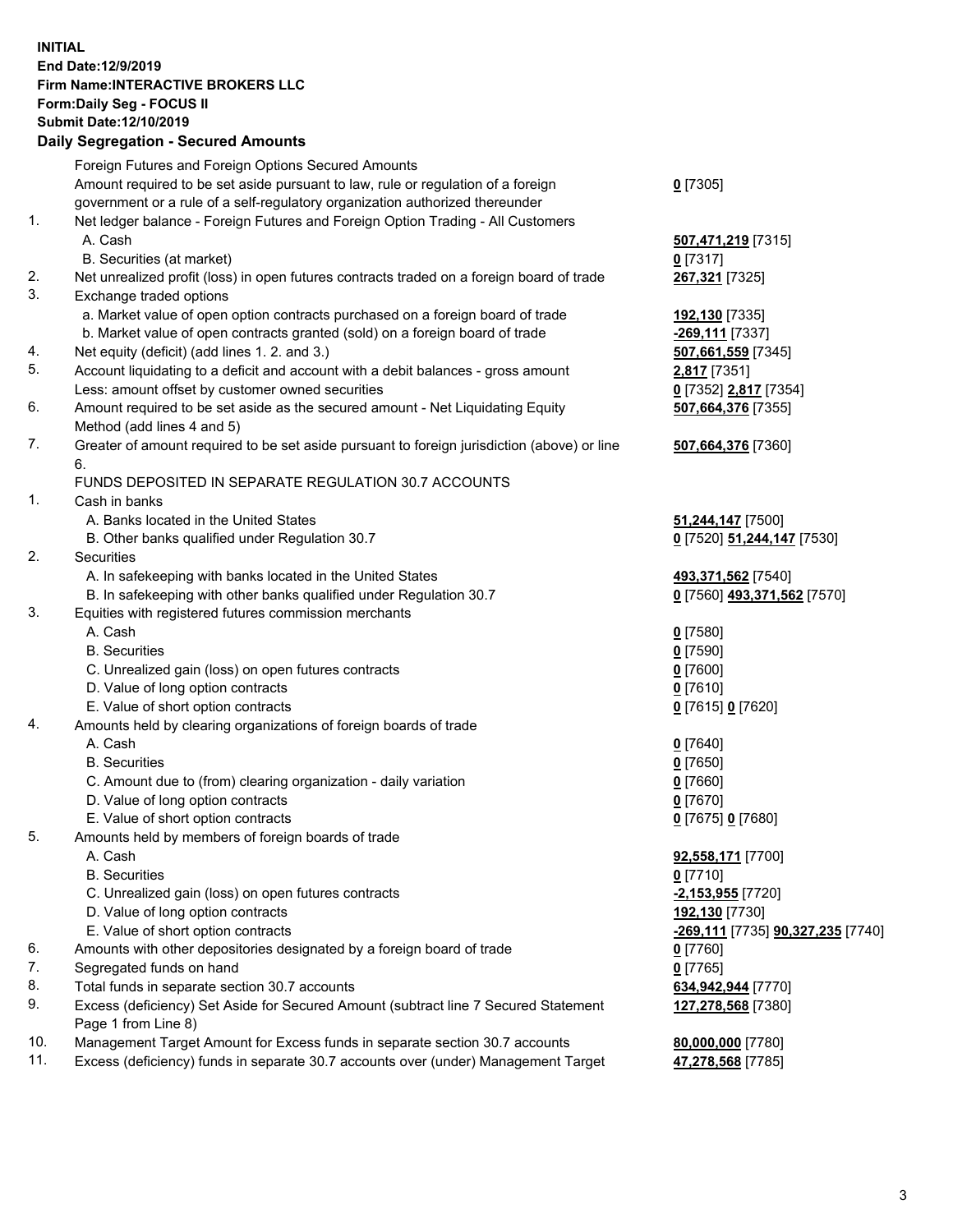**INITIAL End Date:12/9/2019 Firm Name:INTERACTIVE BROKERS LLC Form:Daily Seg - FOCUS II Submit Date:12/10/2019 Daily Segregation - Segregation Statement** SEGREGATION REQUIREMENTS(Section 4d(2) of the CEAct) 1. Net ledger balance A. Cash **4,171,493,068** [7010] B. Securities (at market) **0** [7020] 2. Net unrealized profit (loss) in open futures contracts traded on a contract market **-98,373,120** [7030] 3. Exchange traded options A. Add market value of open option contracts purchased on a contract market **164,293,351** [7032] B. Deduct market value of open option contracts granted (sold) on a contract market **-210,654,910** [7033] 4. Net equity (deficit) (add lines 1, 2 and 3) **4,026,758,389** [7040] 5. Accounts liquidating to a deficit and accounts with debit balances - gross amount **956,402** [7045] Less: amount offset by customer securities **0** [7047] **956,402** [7050] 6. Amount required to be segregated (add lines 4 and 5) **4,027,714,791** [7060] FUNDS IN SEGREGATED ACCOUNTS 7. Deposited in segregated funds bank accounts A. Cash **966,302,924** [7070] B. Securities representing investments of customers' funds (at market) **1,935,882,245** [7080] C. Securities held for particular customers or option customers in lieu of cash (at market) **0** [7090] 8. Margins on deposit with derivatives clearing organizations of contract markets A. Cash **2,631,031** [7100] B. Securities representing investments of customers' funds (at market) **1,365,322,316** [7110] C. Securities held for particular customers or option customers in lieu of cash (at market) **0** [7120] 9. Net settlement from (to) derivatives clearing organizations of contract markets **4,980,055** [7130] 10. Exchange traded options A. Value of open long option contracts **166,013,762** [7132] B. Value of open short option contracts **-212,409,732** [7133] 11. Net equities with other FCMs A. Net liquidating equity **0** [7140] B. Securities representing investments of customers' funds (at market) **0** [7160] C. Securities held for particular customers or option customers in lieu of cash (at market) **0** [7170] 12. Segregated funds on hand **0** [7150] 13. Total amount in segregation (add lines 7 through 12) **4,228,722,601** [7180] 14. Excess (deficiency) funds in segregation (subtract line 6 from line 13) **201,007,810** [7190] 15. Management Target Amount for Excess funds in segregation **155,000,000** [7194] **46,007,810** [7198]

16. Excess (deficiency) funds in segregation over (under) Management Target Amount Excess